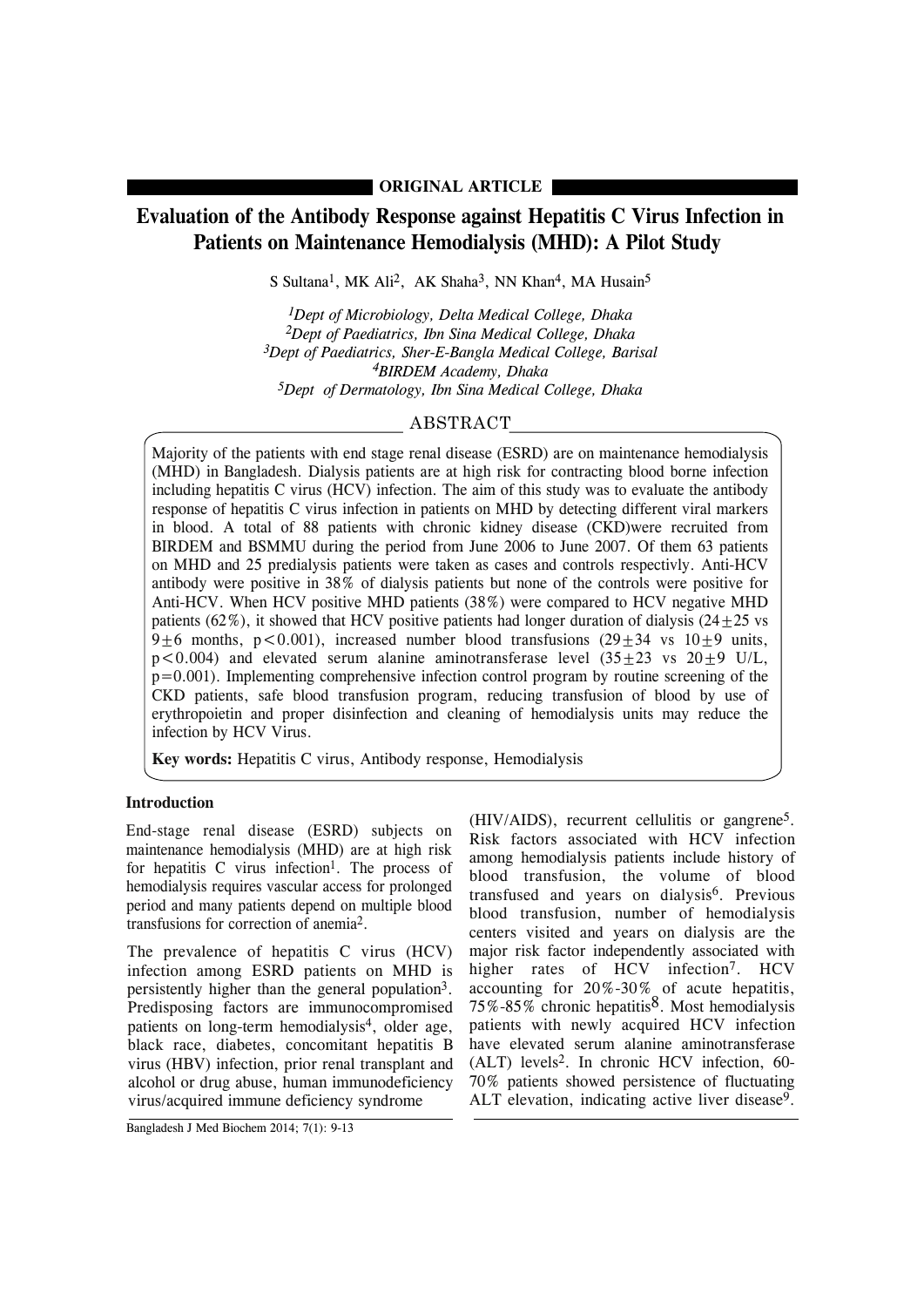#### 10 Bangladesh J Med Biochem 2014; 7(1) S Sultana, MK Ali, AK Shaha et al

Approximately, 170 million world populations have been infected with hepatitis C virus infection<sup>10</sup>. Seroprevalence of anti-HCV was found to be  $4\% - 9.93\%$  in India in two studies<sup>11,12</sup>. In Pakistan 5.31% were positive for anti-HCV13. One study showed that 24.8% intravenous drug users of Bangladesh were positive for HCV infection<sup>14</sup>. In Bangladesh, HCV seropositivity among professional blood donors was  $1.2\%$ <sup>15</sup>. Seropositivity was 6.8% in type 2 diabetic patients<sup>16</sup>. The prevalence of HCV infection was 7% in predialysis and 20.2% of hemodialysis patients in Turkey17 .

The anti-HCV prevalence was 43%, 37.2%, 19%, and 16.4% in hemodialysis patients in China, Brazil, Japan and Hong Kong respectively18,19 . In another study the prevalence of anti-HCV among hemodialysis patients in different countries were reported as in Netherlands 3.3%, Italy 29.0%, Tunisia 41.0%, Egypt 80.0%, Saudi Arabia 68%, Australia 5.9%, and Taiwan 60.0%20. In Pakistan and India the prevalence of anti-HCV was 23.7% and 9.93% in hemodialysis patients respectively21,22. In Bangladesh, 6% of all patients on MHD were serologically positive for hepatitis C virus infection shown in an earlier study<sup>23</sup> but a recent one showed that it has increased to  $7.1\%^{24}$ .

There are no study reports on immune status against Hepatitis C virus (HCV) infections among predialysis and dialysis patients in Bangladesh. Therefore, this study was undertaken to evaluate the antibody status of HCV in predialysis and dialysis patients followed up in two selected tertiary renal care centers.

## **Materials and Methods**

This cross sectional study was carried out in the Department of Immunology, BIRDEM, Dhaka and Department of Nephrology BSMMU, during the period from June 2006 to June 2007.

Eighty-eight patients were finally included in this study. Of them 63 end stage renal disease (ESRD) patients who were on maintenance hemodialysis for at least 3 months and getting dialysis through arteriovensous (AV) fistula considered as cases and 25 chronic renal failure patients attending Nephrology out-patient departments of BIRDEM and BSMMU and CRF (chronic renal failure) patients follow-up

project who were not on dialysis (predialysis) were considered as control group.

Five ml of blood was taken from the arterial channel immediately after pricking the fistula during dialysis session in MHD patients and labeled with a known serial number for each patient. In controls fasting samples were taken. Serum sample were preserved at  $-20^0C$  and assayed within fifteen days of collection.

Serological markers for hepatitis C (Anti-HCV) was performed by commercial third generation enzymelinked immunosorbent assay kit (Origin: Diasorin, Italy). Serum ALT was measured by kinetic method.

All the relevant data were compiled on a master table first and then analysed using software with statistical package for social science (SPSS) version 13. Percentages were calculated to find out proportion of the finding. Results were expressed as mean $+SD$  or in percentage where suitable. Level of significance was expressed as p value and  $p < 0.05$  was considered significant.

#### **Results**

Table I shows that different baseline parameters like age, duration of diabetes (DM Duration), duration of chronic kidney disease (CKD Duration) and related laboratory parameters were similar between cases (MHD patients) and controls (predialysis patients). The only difference was in serum creatinine (S.Cr) level and this was higher in MHD patients  $(p < 0.001)$ .

**Table- I:** Baseline Parameters of Study Subjects

|           |                | p Value           |
|-----------|----------------|-------------------|
| $54 + 11$ | $57 + 10$      | 0.28              |
| 36/27     | 15/10          | 0.80              |
| $12 + 6$  | $5 + 2$        | 0.92              |
| $6 + 4$   | $4 + 3$        | 0.53              |
| $9 + 2.5$ | $4 + 2$        | 0.001             |
| $25 + 17$ | $20 + 16$      | 0.30              |
|           | Cases $(n=63)$ | Controls $(n=25)$ |

*M/F- Male /Female; DM- Diabetes Mellitus; CKD-Chronic Kidney Disease; S Cr-Serum Creatinine; ALT-Alanine amino transferase Data are expressed as mean (SD); p value reached from student's t test.*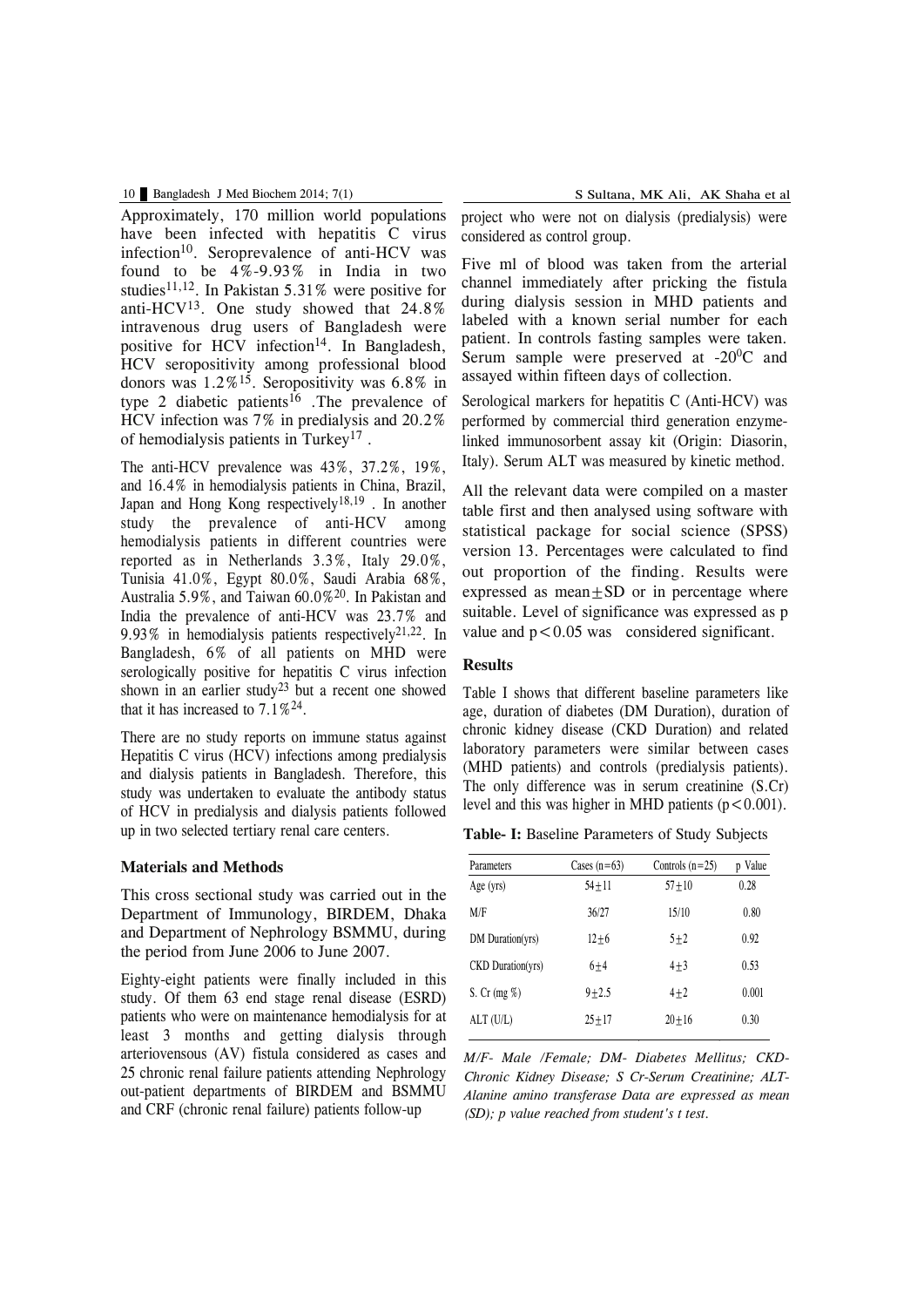Antibody Response against Hepatitis C Virus during MHD 11

| Table- II: Distribution of patients by anti-HCV |  |  |
|-------------------------------------------------|--|--|
|-------------------------------------------------|--|--|

|          |            | Subject      |             | <b>Total</b> |         |
|----------|------------|--------------|-------------|--------------|---------|
| Anti     | <b>HCV</b> | Cases        | Controls    |              | p value |
|          |            | $n = 63$ (%) | $n = 25(%)$ | $n = 88$ (%) |         |
| Positive |            | 24(38.1)     |             | 24(27.3)     | 0.001   |
| Negative |            | 39(61.9)     | 25(100)     | 64(72.7)     |         |

*Anti-HCV - Antibody to hepatitis C virus; p value reached from chi square test.*

**Table- III:** Distribution of MHD Patients by anti-HCV

| Parameter               | Positive<br>$n=37(59%)$ | Negative<br>$n=26(41%)$ | Value<br>p |
|-------------------------|-------------------------|-------------------------|------------|
| DM Duration (yrs)       | $14 + 6$                | $13 + 8$                | 0.65       |
| Dialysis Duration (m)   | $11 + 8$                | $20 + 26$               | 0.09       |
| (total units)<br>ВT     | $11 + 10$               | $26 + 34$               | $0.02*$    |
| BT (units/month)        | $1.1 + 1.1$             | $1.6 + 1.3$             | 0.05       |
| Dialyzer Reuse          | $2+1$                   | $3 + 1$                 | 0.17       |
| $HCV$ " $+ve$ "<br>Anti | 32%                     | 46%                     | 0.29       |
|                         |                         |                         |            |

*DM- Diabetes Mellitus; BT-Blood Transfusion; ALT-Alanine amino transferase Data are expressed as mean (SD); p value reached from student's t test.*

**Table- IV:** Comparisons of dialysis patients according to the use of Erythropoietin

|                      | <b>Positive</b> | <b>Negative</b> |         |
|----------------------|-----------------|-----------------|---------|
|                      | $n = 24$ (38%)  | $n=39(62\%)$    | p Value |
| DM Duration (yrs)    | $12 + 6$        | $15 + 8$        | 0.14    |
| Dialysis Duration (m | $24 + 25$       | $9 + 6$         | 0.001   |
| BT (total units)     | $29 + 34$       | $10 + 9$        | 0.003   |
| Dialyzer Reuse       | $3 + 1$         | $2 + 1$         | 0.24    |
| ALT (U/L)            | $35 + 23$       | $20 + 9$        | 0.001   |

*DM- Diabetes Mellitus; BT-Blood Transfusion; Anti-HCV - Antibody to hepatitis C virus*

*Data are expressed as mean (SD); P value reached from student's t test.*



**Figure 1:** Pie diagram showing prevalence of Hepatitis B virus and Hepatitis C virus among dialysis (MHD) patients

Result from table II shows a statistically significant difference between cases and controls in terms of anti-HCV  $p < 0.001$  indicating that positive anti-HCV was high among the cases 38.1(%). However, no positive cases were found among the controls.

Table III indicateds that the positivity of anti-HCV increases with longer duration of maintenance haemodialysis and higher number of blood transfusions. Also the positive patients had a relatively higher serum level of alanine aminotransferase.

Table IV shows a statistically significant difference in respect of total units of blood transfusion recieved between two groups, indicating that erythropoietin users patients had less blood transfusion  $(11 \pm 10)$  units) needed than the negative ones  $(26\pm34 \text{ units}, \text{ p}=0.02)$ . This table also shows that anti-HCV positivity between two groups was similar.

Figure 1 shows that 36.5% patients had only HCV infection, 1.6% patients had both HBV and HCV infection and 61.9% had none of the infection.

### **Discussion**

In the present study, anti-HCV positivity was observed to be significantly higher in the hemodialysis patient (38%) and no positive anti-HCV case was found in CRF patients without dialysis which is in agreement with the study of Lopez-Alcorocho et al 25. Some authors reported lower anti-HCV positivity (4.4%) in CRF patients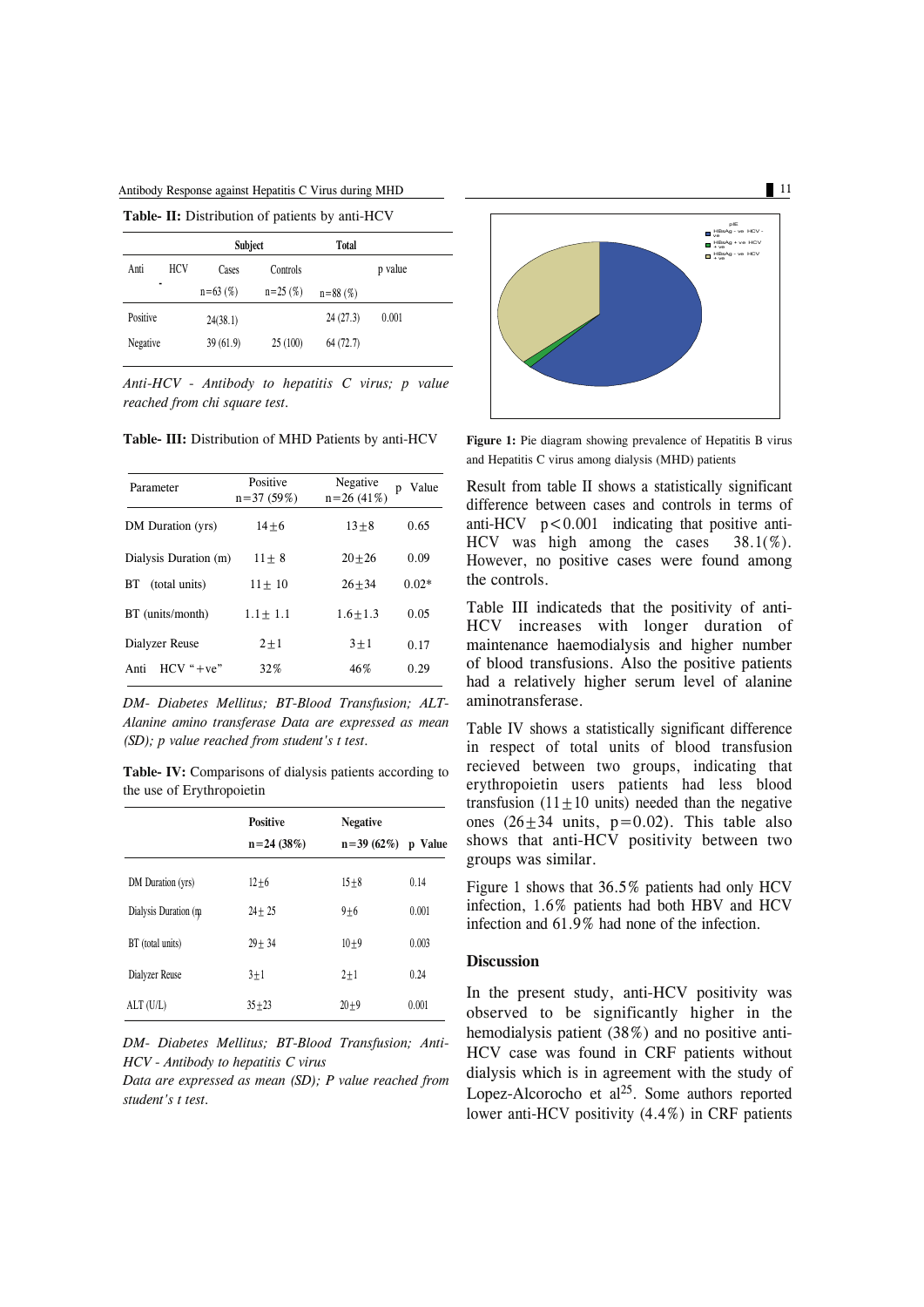#### 12 Bangladesh J Med Biochem 2014; 7(1) S Sultana, MK Ali, AK Shaha et al

on hemodialysis when compared with CRF patients without dialysis  $(17.1\%)^{26}$ . Another study observerd similar prevalence of anti-HCV (7%) among CRF patients on hemodialysis. A high positivity was also reported in Sudanese patients on hemodialysis  $(23.7\%)^{27}$ . These differences in observations among dialysis subjects could be related partly to screening protocols and the sensitivity of the tests employed. Higher prevalence of anti-HCV in MHD subjects may be due to the fact that dialysis units of the two institutions involved in this study have not been using separate dialysis machine for known anti-HCV positive cases. Again higher number of blood transfusion in MHD patients for anemia correction might be the risk factor for this high infection rate. Transfusion should be restricted to minimum by the administration of recombinant human erythropoietin in CKD patients to minimize viral infections. No anti-HCV positive patient was found in predialysis group may be for the reason that they had no history of blood transfusion. In our study, high anti-HCV positivity was also significantly associated with duration of maintenance hemodialysis (MHD). Previous studies have also indicated that the duration of dialysis treatment is clearly correlated with HCV positivity<sup>27,7</sup>. In the present study, the duration of dialysis in HCV positive patients was higher compared to HCV negative patients.

When biochemical markers associated with viral infections were investigated it was found that serum alanine aminotransferase (ALT) was relatively higher in anti-HCV positive patients. There are reports showing association between ALT and anti-HCV positivity<sup>26</sup>. It has also been shown that the greater the elevation in liver enzymes, higher is the probability of histological evidence of liver disease. Liver biopsy may confirm the presence of active liver disease in these patients.

Hepatitis C virus infection was high in dialysis patients. Implementing comprehensive infection control program by routine screening of the CKD patients, and proper disinfection and cleaning of hemodialysis units may reduce the infection Rate.

# **Acknowledgements**

We sincerely acknowledge the help and cooperation of the Immunology Department and CRF project of BIRDEM.

#### **References**

- 1. Otedo AE, MC Ligeyo SO, Okoth FA, Kayima JK. Seroprevalence of hepatitis B and hepatitis C in maintenance dialysis in a public hospital in a developing country. **S Afr Med J** 2003; **93:** 380-4.
- 2. Busek SU, Baba EH, Tavares Filho HA, Pimenta L, Salomao A, Correa-Oliveira R, Oliveira GC. Hepatitis C and hepatitis B virus infection in different hemodialysis units in Belo Horizonte, Minas Gerais, Brazil. **Mem Inst Oswaldo Cruz** 2002; **97:** 775-778.
- 3. Bergman S, Accortt N, Turner A, Glaze J. Hepatitis C infection is acquired pre-ESRD. **Am J Kidney Dis** 2005; **45:** 684-9.
- 4. Carneiro MA, Martins RM, Teles SA, Silva SA, Lopes CL, Cardoso DD, Vanderborght BO, Yoshida CF. Prevalence and risk factors in hemodialysis patients in Central Brazil: a survey by polymerase chain reaction serological methods. **Mem Inst Oswaldo Cruz** 2001; **96:** 765-769.
- 5. Fissell RB, Bragg-Gresham JL, Woods JD, Jadoul M, Gillespie B, Hedderwick SA, Rayner HC, Greenwood RN, Akiba T, Young EW. Patterns of hepatitis C prevalence and seroconversion in hemodialysis units from three continents: the DOPPS. **Afr J Med Sci** 2002; **31:** 311-4.
- 6. Albuquerque ACCD, Coelho MRCD, Lopes EPA, Lemos MF, Moreira RC Prevalence and risk factors of hepatitis C virus infection in hemodialysis patients from one center in Recife, Brazil. **Mem inst Oswaldo Cruz Rio de Janeiro** 2005; **100:** 467-70.
- 7. Mohammad YA, Al-Jiffri, Fadag RB, Ghabrah TM, Ibrahim A. Hepatitis C virus infection among patients on hemodialysis in Jeddah: a single center experience. **Saudi J Kidney Dis Transplant** 2003; **14:** 84-89.
- 8. Bruguera M, and Jose M, Tapias S, Epidemiology of hepatitis C virus infections. **Nephrol Dial Transplant** 2000; **15:** 12-14.
- 9. Alter MJ, Favero MS, Moyer LA, Bland LA. National surveillance of dialysis-associated diseases in the United States. **ASAIO Trans** 1991; **37:** 97-109.